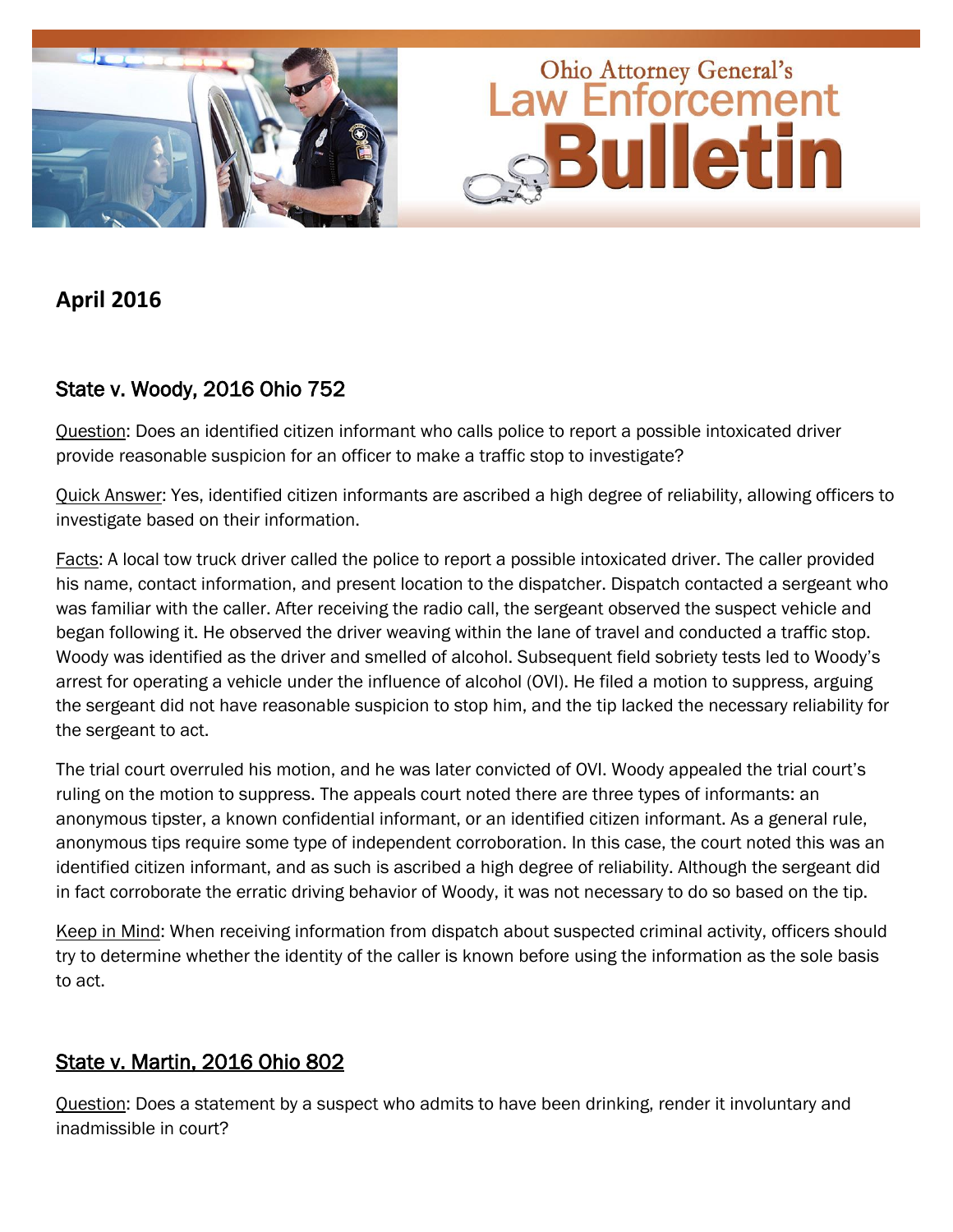Quick Answer: No. In determining whether a statement is voluntary, courts employ a "totality of the circumstances" test.

Facts: Martin observed a 9-year-old playing hide-and-seek outside with a friend. When she was alone, Martin lured her into his apartment. Once inside the apartment, he engaged in sexual activity with the child. When the minor returned home she informed her mother, who called the police. Officers brought Martin to the police station, read him Miranda, and he agreed to speak with them. During his statement, he told officers he was drinking beer and wine that day. He was asked if he was under the influence, and he said he was not. Prior to trial, Martin filed a motion to suppress his statement alleging it was involuntary. The trial court denied the motion, and Martin was convicted at trial.

On appeal, he argued his motion to suppress was improperly denied because his statement was involuntary due to his intoxication. The appeals court noted that in order to determine whether a defendant's statement is made voluntarily, courts employ a "totality of the circumstances" test. The officer's testimony at the hearing was that Martin was alert, did not slur his speech, and his answers to questions, although self-serving and evasive, were appropriate. A review of the video recording of the interrogation also supported these observations. The court found there was sufficient evidence that Martin's statement was not rendered involuntary based on intoxication.

Keep in Mind: It is important for officers to note their observations of a suspect during an interview. In this case, having a video-recorded interview supported the officer's conclusion that the suspect's statement was not compromised due to his level of intoxication.

#### State v. Navarro, 2016 Ohio 749

Question: Does the odor of raw marijuana coming from a residence establish probable cause to obtain a search warrant.

Quick Answer: Yes, so long as the officer is qualified to recognize the odor.

Facts: An officer received an anonymous tip that Navarro's residence was being used to grow marijuana. Having received other complaints about Navarro, he went to the area to conduct surveillance. Upon getting close to the residence, he smelled a distinct odor of raw marijuana coming from the residence. He also noted that all the windows were covered. Based on the information and his observations, he obtained a search warrant to conduct a thermal scan of the residence. The scan detected a highly abnormal heat signature coming from the residence, consistent with an indoor marijuana grow operation. Based on the scan results, the officer obtained a second search warrant to search the residence. The subsequent search revealed evidence of an indoor grow operation.

Navarro filed a motion to suppress the evidence which was denied by the trial court. He was convicted and appealed the trial court's ruling, arguing the officer lacked probable cause to obtain either of the search warrants. The appellate court noted the anonymous tip alone would not justify the search. However, once the officer, who was qualified to identify the odor of marijuana, smelled marijuana coming from the residence, probable cause existed to support the warrant and subsequent search.

Keep in Mind: Officers should receive training in detecting the odor of raw and burned marijuana prior to using this as the basis to justify a search.